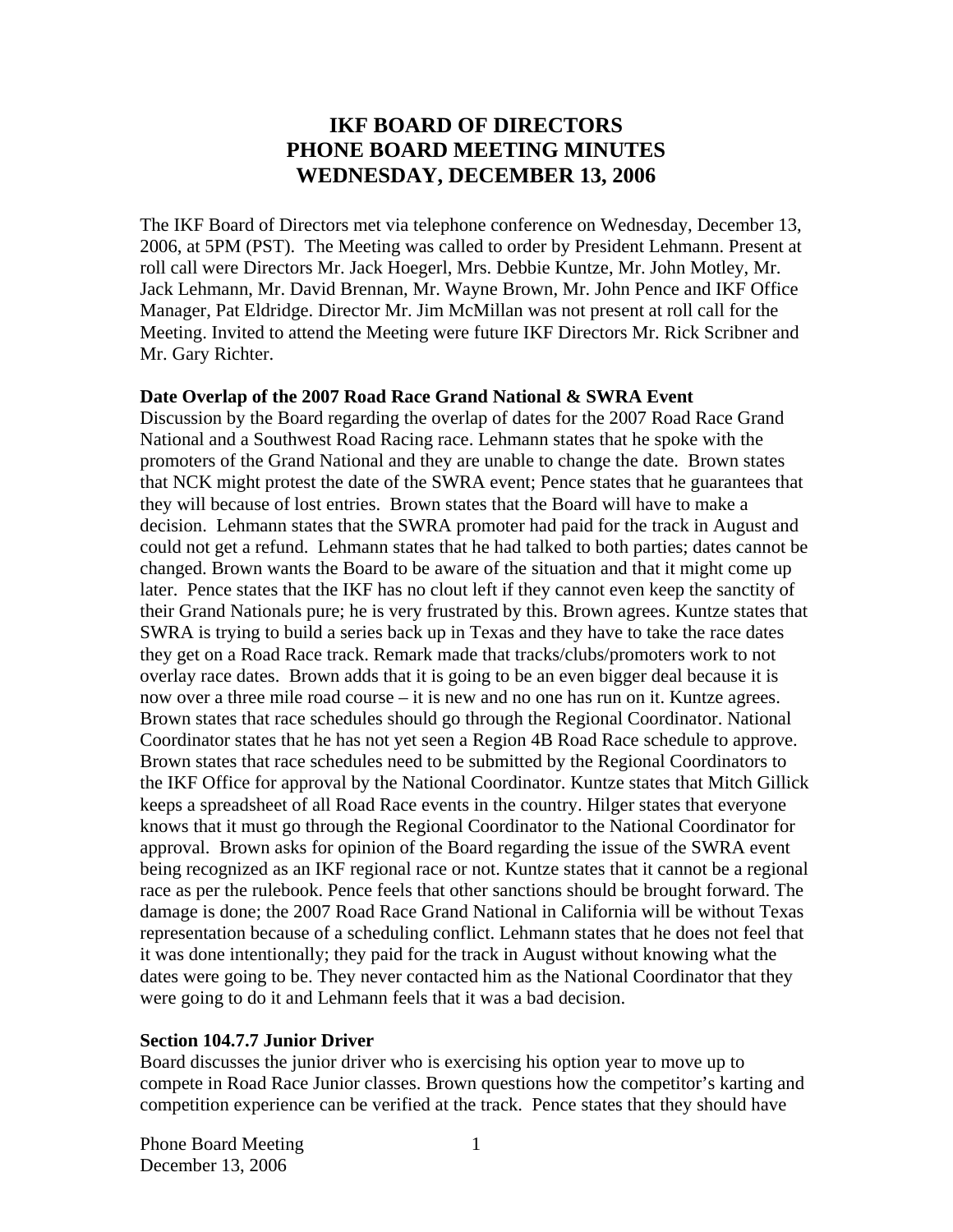applied for a Novice Road Race license and have their novice cards signed off at three events. Lehmann states that the promoter should know their racing experience. Kuntze states that the Race Director is also to watch them during the event.

## **Dry Clutch in Sprint Division**

Hoegerl states that there was discussion at the last Phone Board Meeting regarding the dry clutch issue in the Sprint division. He states that Marvin Justus of Tomar had requested that they allow the dry clutches in the Sprint division. Board agreed that it should go through the Proposal system because it is such a drastic change. Tomar requested an answer to his letter. Discussion regarding email that indicated that the dry clutch was approved; clarifies that no decision has been made and this matter will go through the Proposal system in April 2007. Letters were sent to clutch manufacturers, including Tomar Clutches, on November 17, 2006 with a deadline of January 10, 2007. Discussion by the Board regarding wet/dry clutches.

## **2007 Board of Director Vacancy**

Hoegerl asks if the vacancy needs to be filled for a 3 year term. Reply is yes. Hoegerl asks if the Board will have a candidate ready for the January 2007 Meeting. Reply is yes. Hilger asks if there will be a Phone Board Meeting in January. Reply is no; it is too close to regular Board Meeting. Hilger suggests that they have a Phone Board Meeting the first week in January to appoint the new Director so he/she can attend the regular January Board Meeting. Hoegerl asks for Director recommendations. Lehmann and Brown state that Brad Swiggart has requested to be appointed to the Board. Hoegerl hopes that there will be a full Board at the January Meeting.

Motion by Pence re: IKF to pay expenses for outgoing President, Mr. Jack Lehmann, to attend the 2007 January Board Meeting.

Second by: Brown In Favor: Brennan, Brown, Hilger, Hoegerl, Kuntze, Motley, Pence Absent: McMillan Passed

## **2007 Tech Manual Advertising**

Hoegerl states that the 2007 rulebook advertising program has been very successful. He credits Mr. Jack Lehmann for this success. Rulebook advertising revenue for 2007 is over double the revenue of the 2006 advertising revenue. Suggests that the advertising program be discussed at the caucus of each Fall Meeting. Lehmann states that he will be glad to continue to work on rulebook advertising after he leaves the IKF Board. Hoegerl states that all of the Directors need to look at advertising each year.

# **2007 Membership Drive**

Hoegerl states that the Board should implement a program to increase the membership numbers. Board needs to think about this prior to the January Board Meeting and possibly come up with an incentive program to increase membership. Lehmann states that the 2006 membership count is up from the prior year.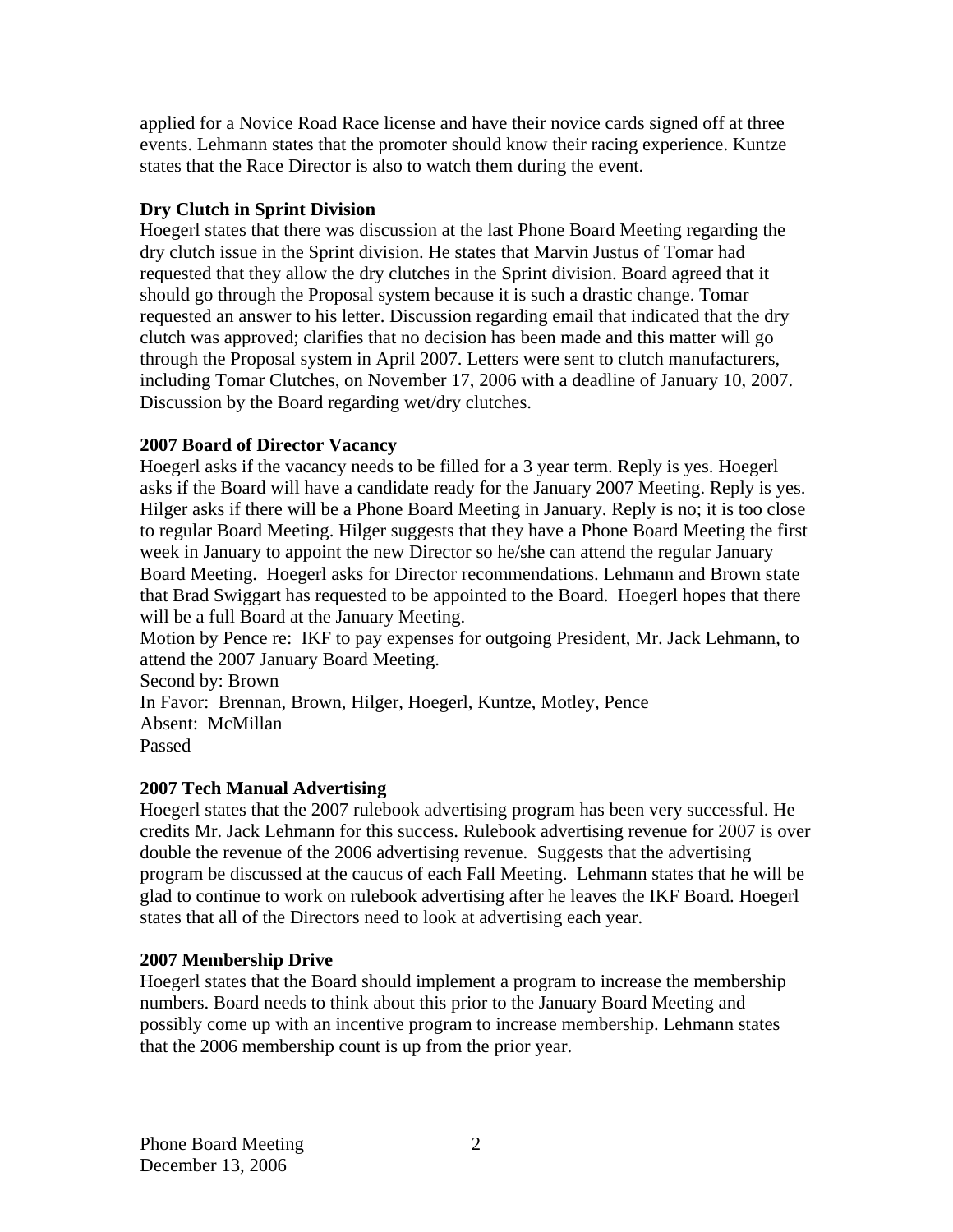#### **2007 4 Cycle Speedway Agreement & Security Deposit**

Discussion by the Board regarding the 2007 4 Cycle Speedway Agreement received at the IKF Office. Questions regarding the entry fees. Agreement was returned from the promoter with the same fees as the original Agreement and no security deposit was sent with the Agreement. Lehmann states that the Agreements were not signed by the IKF. Lehmann states that he called David Brennan. Hilger states that the issues were the fuel prices and driver's pass prices pulled from the entry fees. These fees are included in the entry fee according to the questionnaire that the promoter signed. Brown clarifies that the questionnaire is part of the Grand National Agreement. Hilger states that the Grand Nationals are awarded based on the questionnaires as they are presented at the Board Meeting; if the promoter had told him at that time that he was going to pull all of these costs out of the entry fees, he would not have been awarded the Grand National. Hilger states that he told the promoter that he needs to decide if he wants to host the event or not. The promoter agreed to the questionnaire and would abide by it. The Board will not allow the changes. Lehmann states that the \$2500 security deposit is also required and has not been received yet. Brennan states that the deposit is due upon execution of the Agreement. (Clarification: the Agreement reads: Concurrently with the Promoter's execution of this Agreement, the Promoter will deposit with IKF the sum of Two Thousand Five Hundred Dollars (\$2,500)…) Brennan states that he spoke with Hilger and Lehmann about this and neither time was he told about the questionnaire. Brennan asks about Agreement and fees. States that he feels that Bill's proposal will fly with the promoter but feels that the promoter is not confident that he has the support of everyone to make it a successful National. Lehmann states that he will have the support of the IKF and Brown states that no one would hurt the Nationals or the IKF. Hilger states that it is an organizational issue and the promoter needs help to put on this event. No closer now than in September to the Agreement being completed and the security deposit being paid. Brennan agrees that it should have been done long before now. Kuntze asks for point of the continued dialog – are they looking to award the event to another promoter? Lehmann says yes, if the promoter does not sign the Agreement and submit the deposit. Brennan states that the promoter, with the assurance of IKF support, will sign the Agreement with the original fees. Hilger states that the promoter has to make the decision what he wants to do so they can move forward. December  $1<sup>st</sup>$  deadline was also missed. Board agrees that the Board will support the promoter. Board asks the IKF Office to send overnight a set of Agreements to the promoter with the questionnaire fees with a deadline of December 22, 2006 to return the signed Agreements with the \$2500.00 Security Deposit.

#### **2006 4 Cycle Speedway Grand National Matter**

Lehmann states that the IKF is moving ahead with arbitration with the promoter of the event.

#### **Insurance Coverage Clarification**

Pence asks for clarification that the IKF is NOT responsible for claims from tracks that allow their members access to the track for practice and do not have them purchase a pit pass and sign the appropriate waivers. States that the club members are given keys or cards to the track as part of their club membership. Clarification that the Premises Liability Policy does NOT cover this either. Pence states that this problem is primarily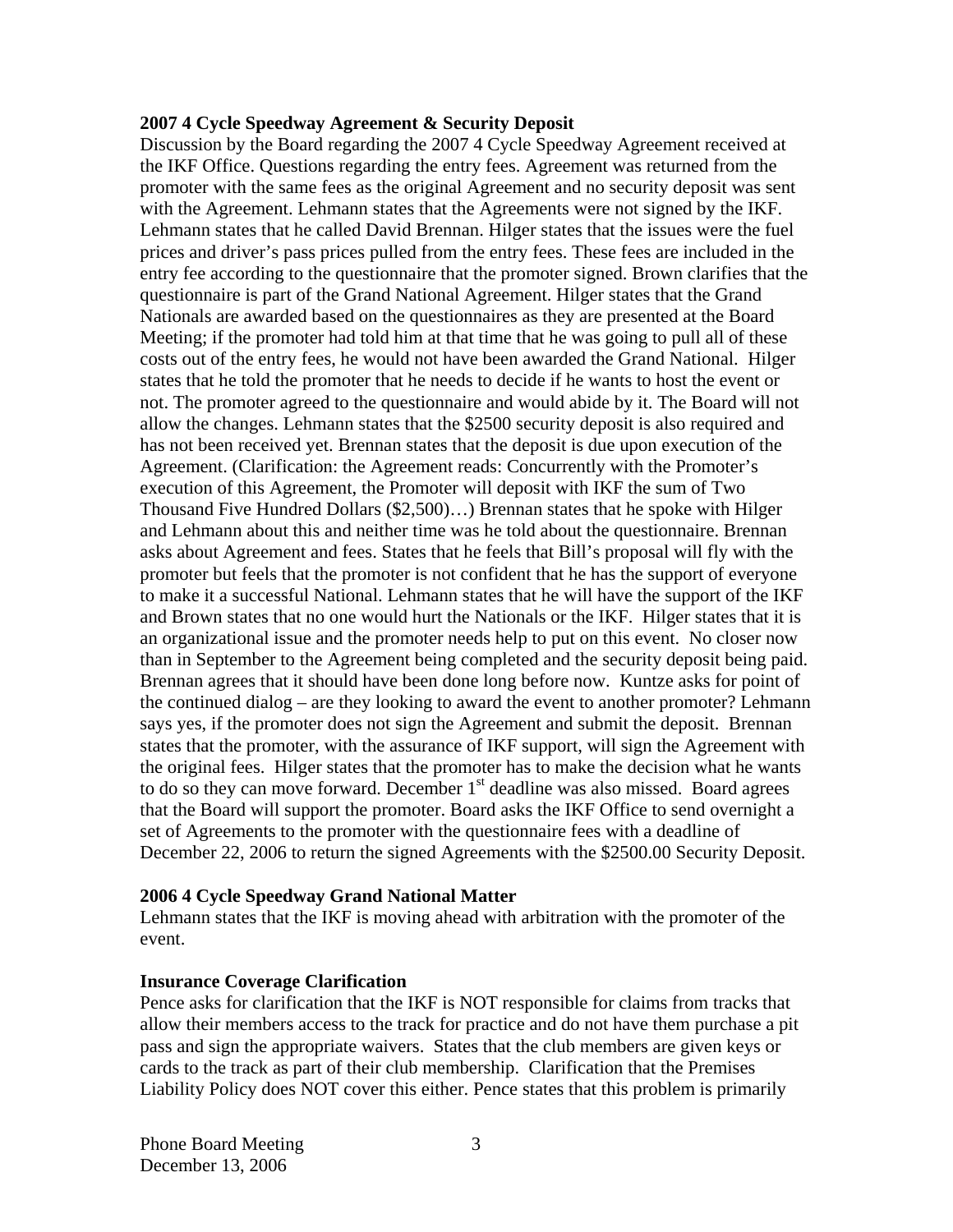with club owned tracks. Lehmann states that they must have a signed waiver and purchased a pit pass for insurance coverage. This information will be included in the track packs from the IKF Office. Lehmann states that it also can be included in the February Karter News. The signed waivers with pit pass numbers from all IKF insured events must be turned into the IKF office and are kept on file.

### **Helmet Information**

Pence states that there should be information regarding how to fit your Junior helmet. There will be no change to the IKF helmet standards at this time. Asks that helmet brochures be included in Junior IKF memberships. Scribner states that he is currently at the PRI Show and will visit all of the helmet booths and will bring literature to the January Board Meeting. Pence asks if the helmet manufacturers would agree to come to the regional races and put on a helmet fitting clinic. Kuntze suggests that they have a helmet clinic at the Board meetings and Hilger suggests at the Grand Nationals.

### **Leopard Port Height**

Motley states that, while there is some dispute regarding the degree versus the LAD tool measurement, there are no plans to do anything with it. We have a program that has worked for a couple of years with no issues. The LAD tool is simpler and less subject to variation. WKA responded as well. Considers this a dead issue. States that it will stay at 1.380" with the LAD tool.

#### **Tire Contracts**

Motley states that the deadline is approaching for submission of the tire contracts.

#### **2008 Homologation**

Motley states that he is bringing this up primarily for TaG engines. Our rulebook says that the TaG engines are approved through 2007 but we may open up a program for 2008. Motley read the WKA engine homologation process information to the Board. Feels that it would be appropriate for the IKF to do exactly the same for the TaG and any other engines. He will forward the information to Hoegerl. Feels that, at least for the TaG engines, this was essentially what they had been talking about doing for 2007 but cannot do until 2008. In some cases, they don't know who the importer is. Suggests that we have a parallel program with the WKA.

Brown asks about the homologation fee for Rotax. Motley states that nothing was done on this because the rulebook says that they are approved until 2008.

Rick Scribner exits the meeting.

#### **General Items for Board Discussion**

Email from Mr. Robert Brooks regarding a scoring question. Kuntze states that this matter has already been taken care of as per Section 211.3.1b. DNF-scored as leaving the track.